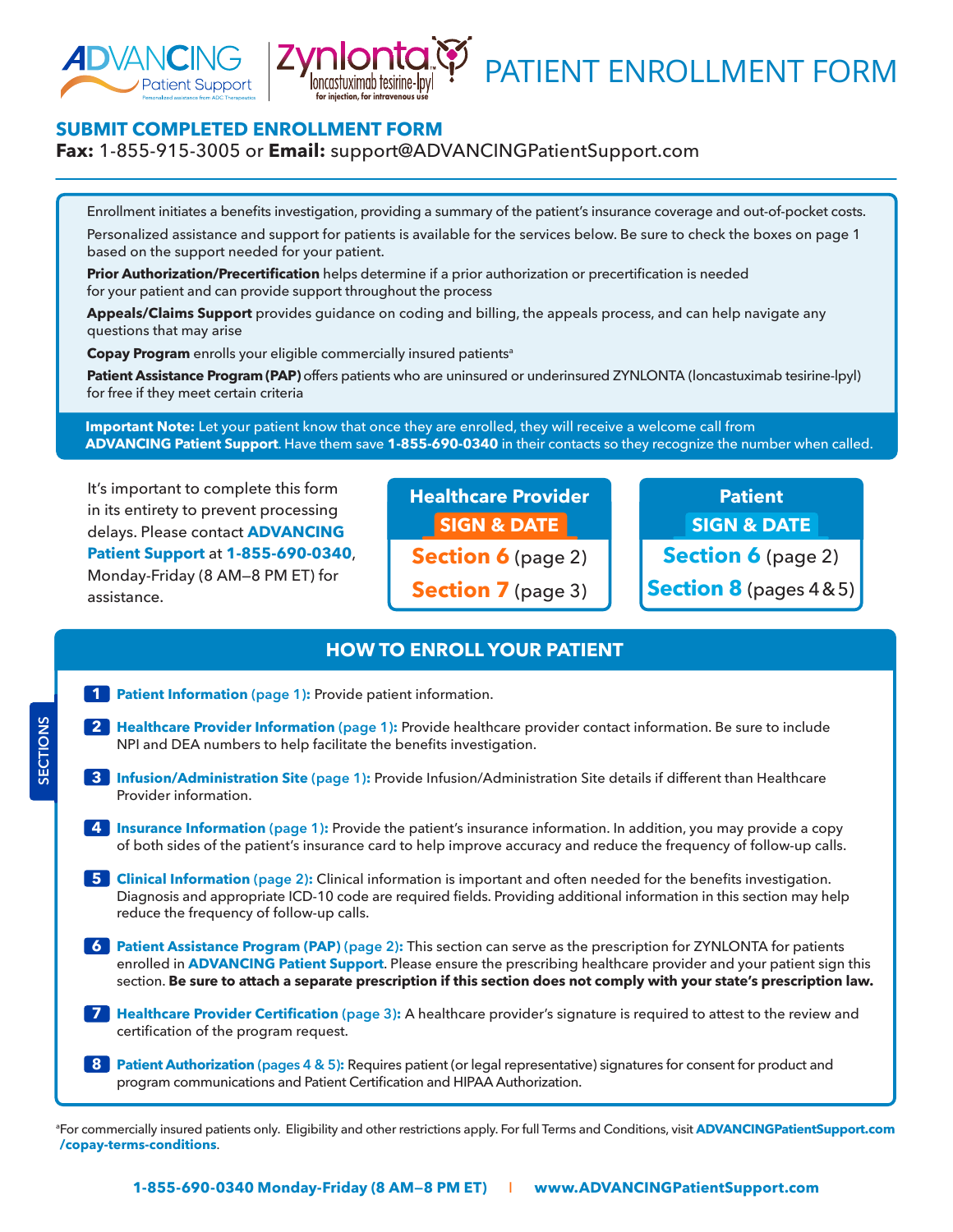

PATIENT ENROLLMENT FORM

**for injection, for intravenous use**

 $\boxed{\text{CING}}$   $\boxed{\text{Zynlonta}}$ 

**Page 1 of 5**

| <b>PATIENT SUPPORT</b>                         | <b>1</b> Patient Information                                                                                                                                                                                                   | Sex: $\Box$ Male $\Box$ Female | Date of Birth: ____ / ____ / ____ |
|------------------------------------------------|--------------------------------------------------------------------------------------------------------------------------------------------------------------------------------------------------------------------------------|--------------------------------|-----------------------------------|
| <b>CHECK SERVICES REQUESTED</b>                |                                                                                                                                                                                                                                |                                |                                   |
| Prior Authorization/                           | First                                                                                                                                                                                                                          |                                | Last                              |
| Precertification                               |                                                                                                                                                                                                                                |                                |                                   |
| $\Box$ Appeals/Claims Support                  |                                                                                                                                                                                                                                |                                |                                   |
|                                                |                                                                                                                                                                                                                                |                                |                                   |
| $\Box$ Copay Program                           |                                                                                                                                                                                                                                |                                |                                   |
| $\Box$ Patient Assistant Program (PAP)         | Best Time to Contact: $\Box$ AM (8 AM-10 AM ET) $\Box$ Day (10 AM-5 PM ET) $\Box$ Evening (5 PM-8 PM ET)                                                                                                                       |                                |                                   |
| All support is subject to eligibility criteria | Legal Representative (if applicable): Note that the contract of the contract of the contract of the contract of the contract of the contract of the contract of the contract of the contract of the contract of the contract o |                                |                                   |
| and Program Terms and Conditions.              | Relationship to Patient: Law and Contract and Contract and Contract and Contract and Contract and Contract and                                                                                                                 |                                |                                   |
| <u>O Haaltheara Dravidar Information</u>       |                                                                                                                                                                                                                                |                                |                                   |

#### **2 Healthcare Provider Information**

Patient Support |

|       |      |  | Provider's Title: ________________________ |
|-------|------|--|--------------------------------------------|
| First | Last |  |                                            |
|       |      |  |                                            |
|       |      |  |                                            |
|       |      |  |                                            |
|       |      |  |                                            |
|       |      |  |                                            |
|       |      |  |                                            |
|       |      |  |                                            |
|       |      |  |                                            |

#### **3 Infusion/Administration Site (if different from above)**

|                                   |  | State: <u>Zip:</u> Zip: |
|-----------------------------------|--|-------------------------|
| and the state of the state of the |  |                         |

#### **4 Insurance Information**

| $\Box$ Unins.<br>nnsured | -<br>Commercial | Medicare | .<br>l Medicaid<br>. | Jther |  |
|--------------------------|-----------------|----------|----------------------|-------|--|
|--------------------------|-----------------|----------|----------------------|-------|--|

 $\square$  Government Programs (please specify):

#### **For the best experience, please attach a copy of the patient's insurance card**

| BIN: PCN:                                                                  |       |      | BIN: PCN: |      |  |
|----------------------------------------------------------------------------|-------|------|-----------|------|--|
|                                                                            |       |      |           |      |  |
|                                                                            | First | Last | First     | Last |  |
| Policy Holder Relationship to Patient: New York Changes and September 2014 |       |      |           |      |  |
|                                                                            |       |      |           |      |  |

**1-855-690-0340 Monday-Friday (8 AM—8 PM ET)** I **www.ADVANCINGPatientSupport.com**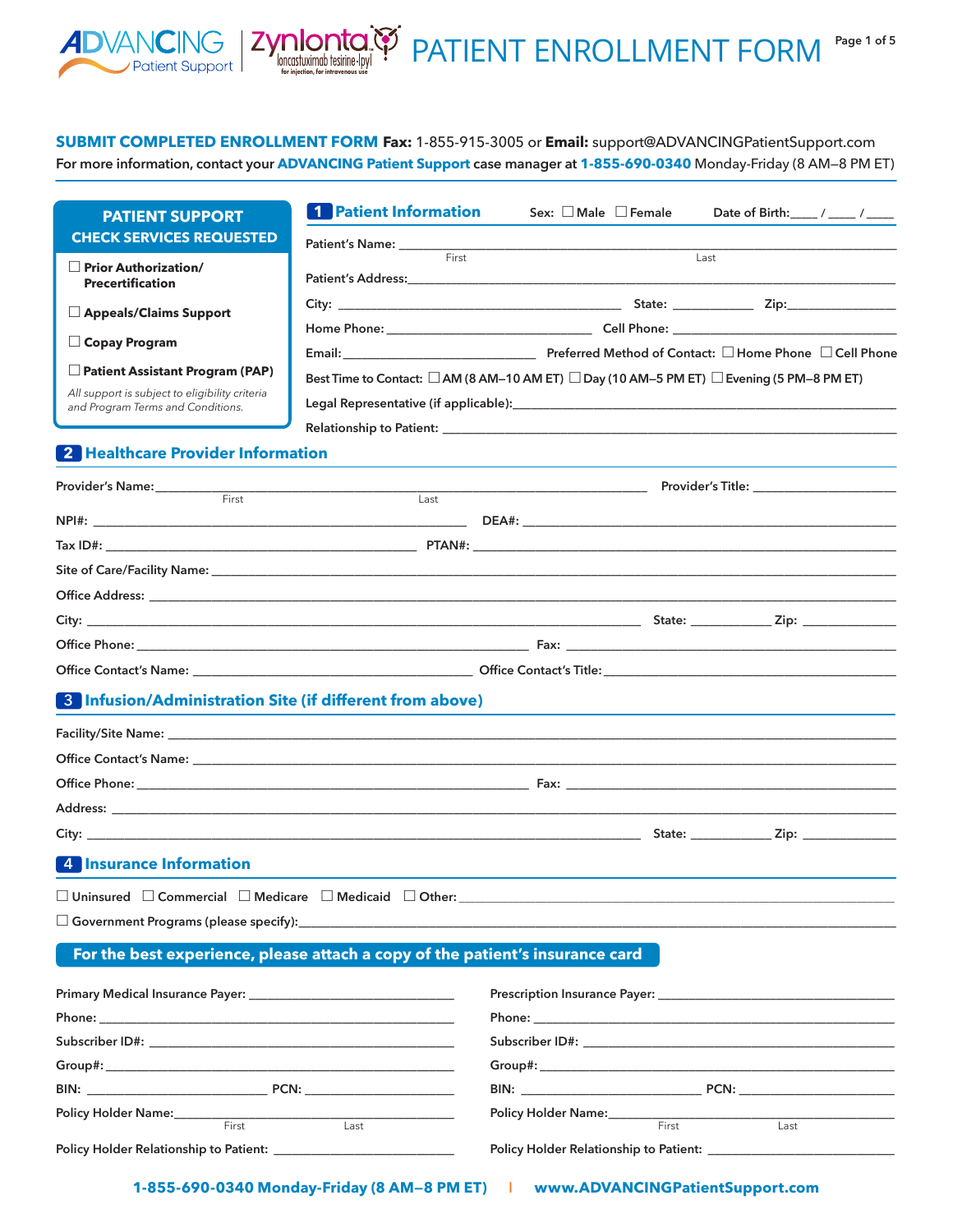



First Last

**Patient's Name: \_\_\_\_\_\_\_\_\_\_\_\_\_\_\_\_\_\_\_\_\_\_\_\_\_\_\_\_\_\_\_\_\_\_\_\_\_\_\_\_\_\_\_\_\_\_\_\_\_\_\_\_\_\_\_\_\_\_\_\_\_\_\_\_\_\_\_\_\_\_\_\_\_\_\_\_\_\_\_\_\_\_\_\_\_\_**

**Date of Birth: \_\_\_\_ / \_\_\_\_ / \_\_\_\_**

**SUBMIT COMPLETED ENROLLMENT FORM Fax:** 1-855-915-3005 or **Email:** [support@ADVANCINGPatientSupport.com](mailto:support@ADVANCINGPatientSupport.com) **For more information, contact your ADVANCING Patient Support case manager at 1-855-690-0340** Monday-Friday (8 AM—8 PM ET)

| <b>5</b> Clinical Information                                                                                                                                                                                                  |                 |                         |
|--------------------------------------------------------------------------------------------------------------------------------------------------------------------------------------------------------------------------------|-----------------|-------------------------|
| Patient's Diagnosis: North and Secretary and Secretary and Secretary and Secretary and Secretary and Secretary                                                                                                                 | ICD-10-CM Code: | Diagnosis Date: / / / / |
| Most Recent Therapies for this Diagnosis: National Section of the Section of the Section of the Section of the Section of the Section of the Section of the Section of the Section of the Section of the Section of the Sectio |                 |                         |
| Prior Therapies for this Diagnosis: Department of the Contract of the Contract of the Contract of the Contract of the Contract of the Contract of the Contract of the Contract of the Contract of the Contract of the Contract |                 |                         |
|                                                                                                                                                                                                                                |                 |                         |
| <b>Other Medications:</b>                                                                                                                                                                                                      |                 |                         |

| Patient Assistance Program (PAP) Enrollment (if applicable)<br>6 ZYNLONTA™ (loncastuximab tesirine-lpyl) Prescription for PAP<br><b>Prescription 2 (Cycles 3+)</b><br><b>ZYNLONTA</b><br>for subsequent cycles<br>Quantity: _________ 10 mg vial(s) 0 Refills | Start Date: ___ / ___ /____<br>Directions: 0.075 mg/kg intravenous infusion every 3 weeks<br>Premedicate with dexamethasone 4 mg orally or intravenously<br>twice daily for 3 days beginning the day before ZYNLONTA                                                                                                                                                                                                                                                                                                                                                                                                                                                                                                                                                                                                                                                                                                                                                                  |
|---------------------------------------------------------------------------------------------------------------------------------------------------------------------------------------------------------------------------------------------------------------|---------------------------------------------------------------------------------------------------------------------------------------------------------------------------------------------------------------------------------------------------------------------------------------------------------------------------------------------------------------------------------------------------------------------------------------------------------------------------------------------------------------------------------------------------------------------------------------------------------------------------------------------------------------------------------------------------------------------------------------------------------------------------------------------------------------------------------------------------------------------------------------------------------------------------------------------------------------------------------------|
|                                                                                                                                                                                                                                                               |                                                                                                                                                                                                                                                                                                                                                                                                                                                                                                                                                                                                                                                                                                                                                                                                                                                                                                                                                                                       |
|                                                                                                                                                                                                                                                               |                                                                                                                                                                                                                                                                                                                                                                                                                                                                                                                                                                                                                                                                                                                                                                                                                                                                                                                                                                                       |
|                                                                                                                                                                                                                                                               |                                                                                                                                                                                                                                                                                                                                                                                                                                                                                                                                                                                                                                                                                                                                                                                                                                                                                                                                                                                       |
|                                                                                                                                                                                                                                                               |                                                                                                                                                                                                                                                                                                                                                                                                                                                                                                                                                                                                                                                                                                                                                                                                                                                                                                                                                                                       |
|                                                                                                                                                                                                                                                               |                                                                                                                                                                                                                                                                                                                                                                                                                                                                                                                                                                                                                                                                                                                                                                                                                                                                                                                                                                                       |
|                                                                                                                                                                                                                                                               |                                                                                                                                                                                                                                                                                                                                                                                                                                                                                                                                                                                                                                                                                                                                                                                                                                                                                                                                                                                       |
|                                                                                                                                                                                                                                                               |                                                                                                                                                                                                                                                                                                                                                                                                                                                                                                                                                                                                                                                                                                                                                                                                                                                                                                                                                                                       |
|                                                                                                                                                                                                                                                               |                                                                                                                                                                                                                                                                                                                                                                                                                                                                                                                                                                                                                                                                                                                                                                                                                                                                                                                                                                                       |
|                                                                                                                                                                                                                                                               |                                                                                                                                                                                                                                                                                                                                                                                                                                                                                                                                                                                                                                                                                                                                                                                                                                                                                                                                                                                       |
|                                                                                                                                                                                                                                                               |                                                                                                                                                                                                                                                                                                                                                                                                                                                                                                                                                                                                                                                                                                                                                                                                                                                                                                                                                                                       |
|                                                                                                                                                                                                                                                               |                                                                                                                                                                                                                                                                                                                                                                                                                                                                                                                                                                                                                                                                                                                                                                                                                                                                                                                                                                                       |
|                                                                                                                                                                                                                                                               |                                                                                                                                                                                                                                                                                                                                                                                                                                                                                                                                                                                                                                                                                                                                                                                                                                                                                                                                                                                       |
|                                                                                                                                                                                                                                                               |                                                                                                                                                                                                                                                                                                                                                                                                                                                                                                                                                                                                                                                                                                                                                                                                                                                                                                                                                                                       |
|                                                                                                                                                                                                                                                               |                                                                                                                                                                                                                                                                                                                                                                                                                                                                                                                                                                                                                                                                                                                                                                                                                                                                                                                                                                                       |
|                                                                                                                                                                                                                                                               |                                                                                                                                                                                                                                                                                                                                                                                                                                                                                                                                                                                                                                                                                                                                                                                                                                                                                                                                                                                       |
|                                                                                                                                                                                                                                                               |                                                                                                                                                                                                                                                                                                                                                                                                                                                                                                                                                                                                                                                                                                                                                                                                                                                                                                                                                                                       |
|                                                                                                                                                                                                                                                               |                                                                                                                                                                                                                                                                                                                                                                                                                                                                                                                                                                                                                                                                                                                                                                                                                                                                                                                                                                                       |
|                                                                                                                                                                                                                                                               |                                                                                                                                                                                                                                                                                                                                                                                                                                                                                                                                                                                                                                                                                                                                                                                                                                                                                                                                                                                       |
|                                                                                                                                                                                                                                                               |                                                                                                                                                                                                                                                                                                                                                                                                                                                                                                                                                                                                                                                                                                                                                                                                                                                                                                                                                                                       |
|                                                                                                                                                                                                                                                               |                                                                                                                                                                                                                                                                                                                                                                                                                                                                                                                                                                                                                                                                                                                                                                                                                                                                                                                                                                                       |
|                                                                                                                                                                                                                                                               | including any changes to my insurance. I understand that all support provided through the                                                                                                                                                                                                                                                                                                                                                                                                                                                                                                                                                                                                                                                                                                                                                                                                                                                                                             |
|                                                                                                                                                                                                                                                               | ADVANCING Patient Support Program (the "Program") is complimentary, and there is no purchase                                                                                                                                                                                                                                                                                                                                                                                                                                                                                                                                                                                                                                                                                                                                                                                                                                                                                          |
|                                                                                                                                                                                                                                                               | requirement associated with the Program. To determine my eligibility to enroll into the Patient                                                                                                                                                                                                                                                                                                                                                                                                                                                                                                                                                                                                                                                                                                                                                                                                                                                                                       |
|                                                                                                                                                                                                                                                               |                                                                                                                                                                                                                                                                                                                                                                                                                                                                                                                                                                                                                                                                                                                                                                                                                                                                                                                                                                                       |
|                                                                                                                                                                                                                                                               |                                                                                                                                                                                                                                                                                                                                                                                                                                                                                                                                                                                                                                                                                                                                                                                                                                                                                                                                                                                       |
|                                                                                                                                                                                                                                                               |                                                                                                                                                                                                                                                                                                                                                                                                                                                                                                                                                                                                                                                                                                                                                                                                                                                                                                                                                                                       |
|                                                                                                                                                                                                                                                               |                                                                                                                                                                                                                                                                                                                                                                                                                                                                                                                                                                                                                                                                                                                                                                                                                                                                                                                                                                                       |
|                                                                                                                                                                                                                                                               |                                                                                                                                                                                                                                                                                                                                                                                                                                                                                                                                                                                                                                                                                                                                                                                                                                                                                                                                                                                       |
|                                                                                                                                                                                                                                                               |                                                                                                                                                                                                                                                                                                                                                                                                                                                                                                                                                                                                                                                                                                                                                                                                                                                                                                                                                                                       |
|                                                                                                                                                                                                                                                               |                                                                                                                                                                                                                                                                                                                                                                                                                                                                                                                                                                                                                                                                                                                                                                                                                                                                                                                                                                                       |
|                                                                                                                                                                                                                                                               |                                                                                                                                                                                                                                                                                                                                                                                                                                                                                                                                                                                                                                                                                                                                                                                                                                                                                                                                                                                       |
|                                                                                                                                                                                                                                                               |                                                                                                                                                                                                                                                                                                                                                                                                                                                                                                                                                                                                                                                                                                                                                                                                                                                                                                                                                                                       |
|                                                                                                                                                                                                                                                               |                                                                                                                                                                                                                                                                                                                                                                                                                                                                                                                                                                                                                                                                                                                                                                                                                                                                                                                                                                                       |
|                                                                                                                                                                                                                                                               | I certify that the information provided on this form is complete and accurate, to the best of<br>my knowledge, and I will promptly call ADC Therapeutics at 1-855-690-0340 with any updates,<br>Assistance Program, ADC Therapeutics and its representatives/agents ("ADC Therapeutics")<br>will assess my income with the appropriate level of evidence set forth by verification of financial<br>information (including W-2 and tax return documentation). I will not seek (or allow others to<br>seek on my behalf) payment or reimbursement for any free drug or other support provided<br>to me through the Program. I will comply with all Program Terms and Conditions and with any<br>Fair Credit Reporting Act (FCRA) Authorization: I am providing written instructions authorizing<br>the Program and its vendor to obtain my consumer report from a consumer reporting agency<br>to be used solely for the eligibility determination process for programs administered by |

### **Patient to Complete**

**Patient's or Legal Representative's Signature: \_\_\_\_\_\_\_\_\_\_\_\_\_\_\_\_\_\_\_\_\_\_\_\_\_\_\_\_\_\_\_\_\_\_\_\_\_\_\_\_\_\_\_\_\_\_\_\_\_\_\_\_ Date: \_\_\_\_\_ / \_\_\_\_\_ / \_\_\_\_\_**

**SIGN & DATE**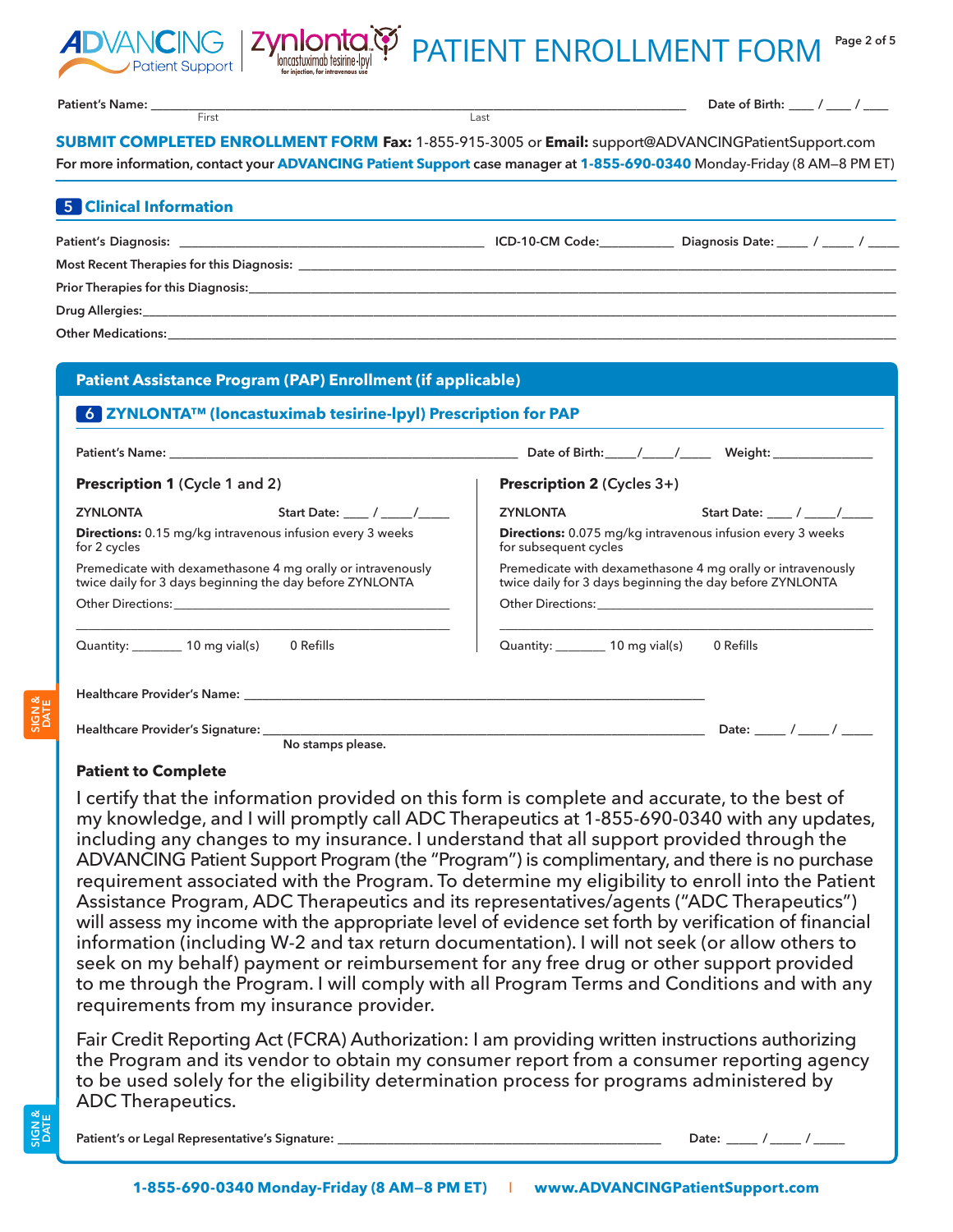PATIENT ENROLLMENT FORM

**Patient's Name: \_\_\_\_\_\_\_\_\_\_\_\_\_\_\_\_\_\_\_\_\_\_\_\_\_\_\_\_\_\_\_\_\_\_\_\_\_\_\_\_\_\_\_\_\_\_\_\_\_\_\_\_\_\_\_\_\_\_\_\_\_\_\_\_\_\_\_\_\_\_\_\_\_\_\_\_\_\_\_\_\_\_\_\_\_\_**

**SIGN & DATE**

**Date of Birth: \_\_\_\_ / \_\_\_\_ / \_\_\_\_**

**SUBMIT COMPLETED ENROLLMENT FORM Fax:** 1-855-915-3005 or **Email:** [support@ADVANCINGPatientSupport.com](mailto:support@ADVANCINGPatientSupport.com) **For more information, contact your ADVANCING Patient Support case manager at 1-855-690-0340** Monday-Friday (8 AM—8 PM ET)

## **7 Healthcare Provider Certification**

By signing below, I hereby represent, covenant, and certify as follows:

**for injection, for intravenous use**

*mlonta*<br>Ioncastuximab tesirine-Ipy

First Last

- **(1)** The above therapy (or medicine) is medically necessary;
- **(2)** I have obtained from my patient his or her consent and any required written authorization as required by HIPAA and other federal or state laws to release to ADC Therapeutics America, Inc. and its representatives/agents ("ADC Therapeutics") all patient information needed for processing this application, including, without limitation, my patient's financial and medical information;
- **(3)** I understand and my patient has authorized that this information may be used by ADC Therapeutics to assess the patient's eligibility for participation in ADVANCING Patient Support Program (the "Program") and for other purposes as outlined in the Patient Authorization below;
- **(4)** ADC Therapeutics is authorized to contact me about the information provided on this form and as needed to facilitate my patient's enrollment and participation in the Program;
- **(5)** I have read and understand the Terms and Conditions of the Copay Assistance Program available from ADVANCING Patient Support Program (the "Program") or at www.ADVANCINGPatientSupport.com/ copay-terms-conditions and I agree to be bound by these Copay Assistance Program Terms and Conditions;
- **(6)** I have not received, nor will I seek or accept reimbursement from any federal, state, or private payers for any drug provided for my patient through the Program's free-drug support ("Patient Assistance Program" or "PAP");
- **(7)** If the above-named patient is enrolled in ADC Therapeutics Patient Assistance Program, free ZYNLONTA (loncastuximab tesirine-lpyl) will be provided to this eligible and enrolled patient at no charge of any kind; free ZYNLONTA that is supplied as a result of this enrollment form is for the use of the patient named on this form only and shall not be sold, traded, bartered, transferred, returned for credit, or submitted to any third party (such as Medicare, Medicaid, or other benefit provider) for reimbursement. I understand that ADC Therapeutics may contact the patient directly to complete the enrollment form and, if authorized by the patient, contact the patient directly in the future to verify Program eligibility and updates to insurance coverage as well as to confirm the receipt of free ZYNLONTA through the Program;
- **(8)** I have not received, nor will I seek or accept payment from my patient or any other payer for any co-insurance or other cost-sharing amount paid for by the Program;
- **(9)** I understand that if my patient's insurance or financial status changes, the patient may no longer be eligible under this Program. I will promptly notify ADC Therapeutics by calling 1-855-690-0340 if I become aware of any such changes;
- **(10)** I understand that any ADC Therapeutics products and other support provided by the Program are complimentary and for the benefit of the patient, that I am under no obligation to prescribe any ADC Therapeutics drugs, including because of my patient's participation in the Program, and I have not received and will not receive any benefit from ADC Therapeutics for prescribing an ADC Therapeutics drug;
- **(11)** I understand that if I receive free ADC Therapeutics product, I will only administer it to the patient identified in this application for whom it was prescribed or return the product to ADC Therapeutics;
- **(12)** The information contained in this form is complete and accurate to the best of my knowledge; and
- **(13)** I will promptly notify ADC Therapeutics of any errors by calling 1-855-690-0340, and will make every effort to correct those errors.

| Healthcare Provider's Name:      |                   |       |
|----------------------------------|-------------------|-------|
| Healthcare Provider's Signature: |                   | Date. |
|                                  | No stamps please. |       |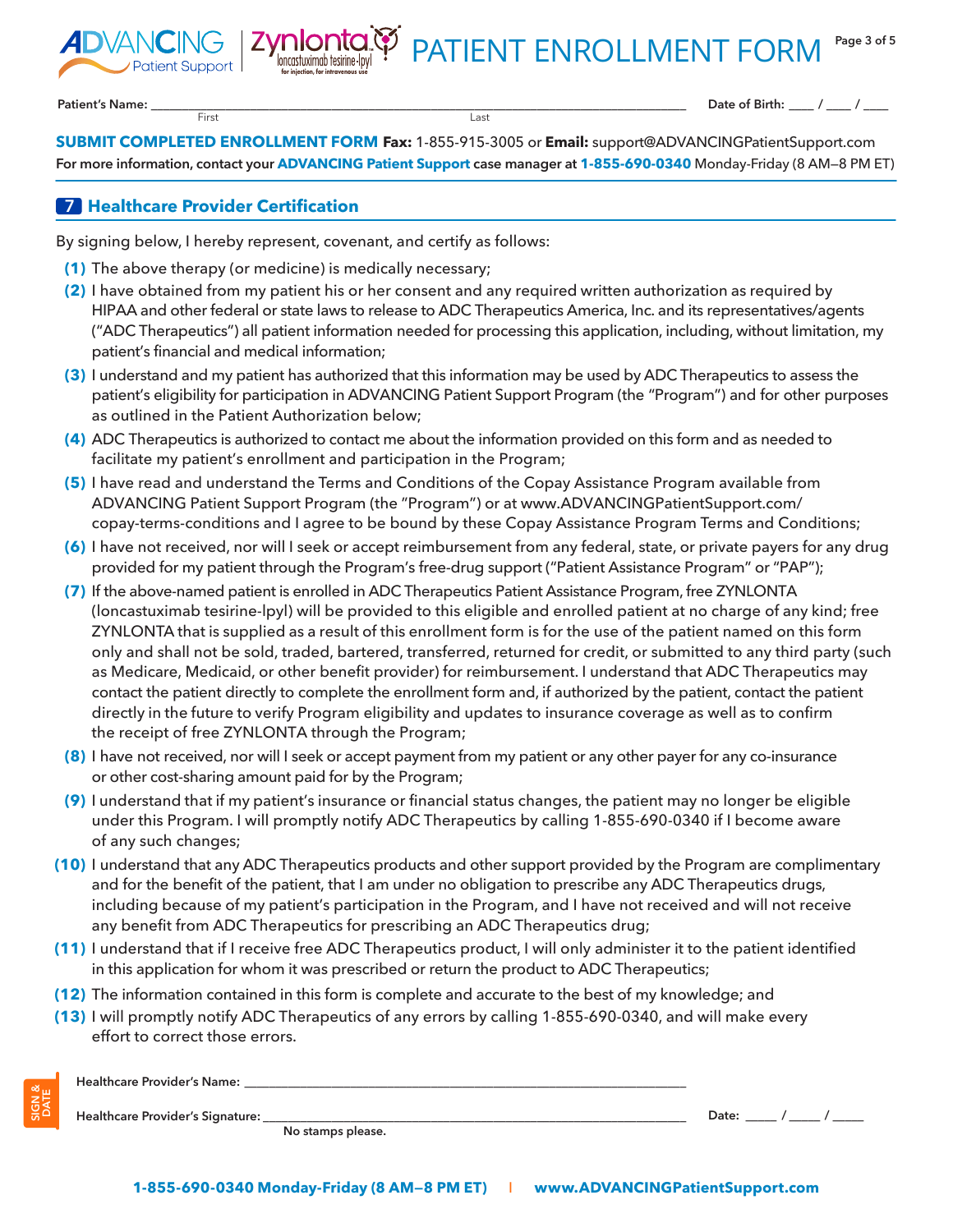

**Patient's Name: \_\_\_\_\_\_\_\_\_\_\_\_\_\_\_\_\_\_\_\_\_\_\_\_\_\_\_\_\_\_\_\_\_\_\_\_\_\_\_\_\_\_\_\_\_\_\_\_\_\_\_\_\_\_\_\_\_\_\_\_\_\_\_\_\_\_\_\_\_\_\_\_\_\_\_\_\_\_\_\_\_\_\_\_\_\_**

**Date of Birth: \_\_\_\_ / \_\_\_\_ / \_\_\_\_**

**SUBMIT COMPLETED ENROLLMENT FORM Fax:** 1-855-915-3005 or **Email:** [support@ADVANCINGPatientSupport.com](mailto:support@ADVANCINGPatientSupport.com) **For more information, contact your ADVANCING Patient Support case manager at 1-855-690-0340** Monday-Friday (8 AM—8 PM ET)

# **8 Patient Authorization**

Patient Support

## **Consent to Receive Product and Support Communications**

**for injection, for intravenous use**

Zynlonta.cp

First Last

ADC Therapeutics understands protecting your personal and health information is very important. We do not share any personally identifiable or health information you give us with third parties for their own marketing use. I understand from time to time, ADC Therapeutics Privacy Policy may change and for the most recent version of the Privacy Policy, I should visit https://adctherapeutics. com/privacy-policy/. I understand by signing below that the information provided by me, my healthcare professional, pharmacy, or insurance company may be used for marketing purposes by ADC Therapeutics in order to share updates about its products and services, or other opportunities that may be of interest to me via mail, email, or phone. I can opt out of marketing communications at any time by clicking the unsubscribe link in the emails I receive from ADCT or by sending a letter with my opt out request to 430 Mountain Avenue, Suite #404, New Providence, NJ 07974, Attn: ADCT Marketing.

**Patient's or Legal Representative's Signature: \_\_\_\_\_\_\_\_\_\_\_\_\_\_\_\_\_\_\_\_\_\_\_\_\_\_\_\_\_\_\_\_\_\_\_\_\_\_\_\_\_\_\_\_\_\_\_\_\_\_\_\_ Date: \_\_\_\_\_ / \_\_\_\_\_ / \_\_\_\_\_**

## **Patient Certification and HIPAA Authorization**

I certify that the information I am providing on this form is true and correct. I further certify that I have read and understand the Terms and Conditions of the Copay Assistance Program available from ADVANCING Patient Support Program (the "Program") or at www.ADVANCINGPatientSupport. com/copay-terms-conditions, that I meet the eligibility requirements for, and I agree to be bound by these Copay Assistance Program Terms and Conditions.

I hereby authorize my healthcare providers, my health insurance company, and my pharmacy to disclose my protected health information ("PHI") including, but not limited to, my name, address, telephone number, medical records, health insurance coverage, and financial information to ADC Therapeutics America, Inc. and its representatives/agents ("ADC Therapeutics") so that ADC Therapeutics may use my information: **(a)** to contact me, or the person legally authorized to sign on my behalf, by phone or mail, regarding this application, my participation in ADVANCING Patient Support Program (the "Program"), the services and information available through the Program, and my use or potential use of ZYNLONTA (loncastuximab tesirine-lpyl), including through messages left for me that disclose that I take or may take ZYNLONTA; **(b)** to contact my insurance company on my behalf to verify my coverage for ZYNLONTA; **(c)** to determine my eligibility for enrollment into the Program; **(d)** to enroll me into the Program, if I am eligible, and provide applicable support through the Program, including information on third-party sources that may be able to assist me; **(e)** to coordinate my ZYNLONTA treatment with my healthcare professionals and specialty pharmacy, and send me educational materials or other information that may be of interest to me related to my ZYNLONTA treatment, and/or; **(f)** to conduct other activities as appropriate to administer the Program. *(continued)*